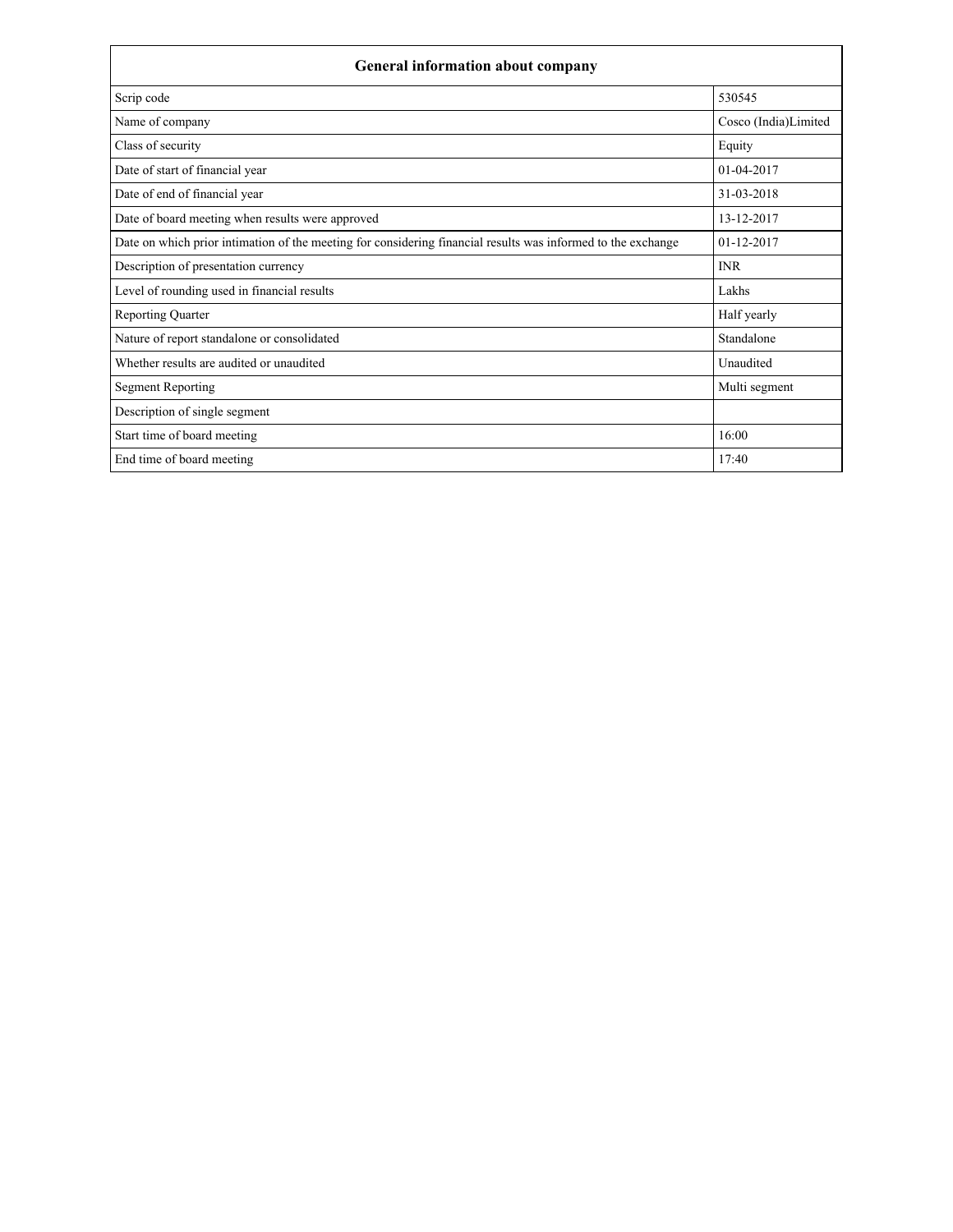| <b>Financial Results - Ind-AS</b> |                                                                                   |                                          |                                                               |  |  |
|-----------------------------------|-----------------------------------------------------------------------------------|------------------------------------------|---------------------------------------------------------------|--|--|
|                                   | <b>Particulars</b>                                                                | 3 months/ 6 months ended<br>(dd-mm-yyyy) | Year to date figures for current period<br>ended (dd-mm-yyyy) |  |  |
| A                                 | Date of start of reporting period                                                 | 01-07-2017                               | 01-04-2017                                                    |  |  |
| B                                 | Date of end of reporting period                                                   | 30-09-2017                               | 30-09-2017                                                    |  |  |
| $\mathcal{C}$                     | Whether results are audited or unaudited                                          | Unaudited                                | Unaudited                                                     |  |  |
| D                                 | Nature of report standalone or consolidated                                       | Standalone                               | Standalone                                                    |  |  |
|                                   | Part I                                                                            |                                          |                                                               |  |  |
| $\mathbf{1}$                      | Income                                                                            |                                          |                                                               |  |  |
|                                   | Revenue from operations                                                           | 2944.59                                  | 6437.07                                                       |  |  |
|                                   | Other income                                                                      | 7.06                                     | 22.44                                                         |  |  |
|                                   | <b>Total income</b>                                                               | 2951.65                                  | 6459.51                                                       |  |  |
| $\mathbf{2}$                      | <b>Expenses</b>                                                                   |                                          |                                                               |  |  |
| (a)                               | Cost of materials consumed                                                        | 603.89                                   | 1187.66                                                       |  |  |
| (b)                               | Purchases of stock-in-trade                                                       | 1037.03                                  | 3191.14                                                       |  |  |
| (c)                               | Changes in inventories of finished goods, work-in-<br>progress and stock-in-trade | 44.45                                    | $-522.2$                                                      |  |  |
| (d)                               | Employee benefit expense                                                          | 347.58                                   | 683.21                                                        |  |  |
| (e)                               | Finance costs                                                                     | 94.83                                    | 195.2                                                         |  |  |
| (f)                               | Depreciation, depletion and amortisation expense                                  | 27.58                                    | 53.83                                                         |  |  |
| (f)                               | <b>Other Expenses</b>                                                             |                                          |                                                               |  |  |
| $\mathbf{1}$                      | Other Expenses                                                                    | 575.12                                   | 1326.3                                                        |  |  |
| 10                                |                                                                                   |                                          |                                                               |  |  |
|                                   | <b>Total other expenses</b>                                                       | 575.12                                   | 1326.3                                                        |  |  |
|                                   | <b>Total expenses</b>                                                             | 2730.48                                  | 6115.14                                                       |  |  |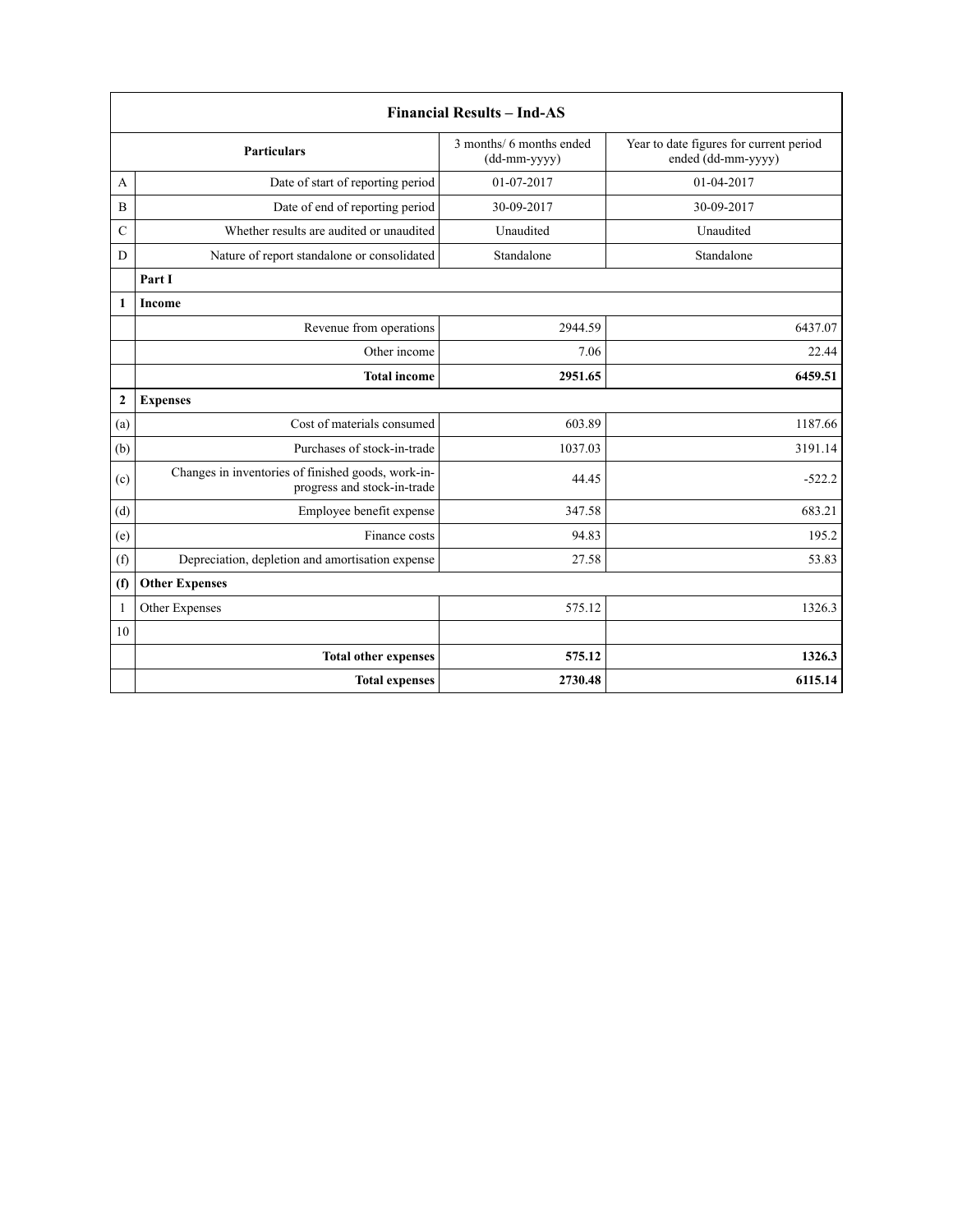| <b>Financial Results - Ind-AS</b> |                                                                                                                                                                                               |                                          |                                                               |  |
|-----------------------------------|-----------------------------------------------------------------------------------------------------------------------------------------------------------------------------------------------|------------------------------------------|---------------------------------------------------------------|--|
|                                   | <b>Particulars</b>                                                                                                                                                                            | 3 months/ 6 months<br>ended (dd-mm-yyyy) | Year to date figures for current<br>period ended (dd-mm-yyyy) |  |
| A                                 | Date of start of reporting period                                                                                                                                                             | 01-07-2017                               | 01-04-2017                                                    |  |
| B                                 | Date of end of reporting period                                                                                                                                                               | 30-09-2017                               | 30-09-2017                                                    |  |
| C                                 | Whether results are audited or unaudited                                                                                                                                                      | Unaudited                                | Unaudited                                                     |  |
| D                                 | Nature of report standalone or consolidated                                                                                                                                                   | Standalone                               | Standalone                                                    |  |
| Part<br>T                         | Blue color marked fields are non-mandatory. For Consolidated Results, if the company has no figures for 3 months / 6<br>months ended, in such case zero shall be inserted in the said column. |                                          |                                                               |  |
| 3                                 | Total profit before exceptional items and tax                                                                                                                                                 | 221.17                                   | 344.37                                                        |  |
| 4                                 | Exceptional items                                                                                                                                                                             | $\theta$                                 | $\Omega$                                                      |  |
| 5                                 | Total profit before tax                                                                                                                                                                       | 221.17                                   | 344.37                                                        |  |
| $\overline{7}$                    | <b>Tax expense</b>                                                                                                                                                                            |                                          |                                                               |  |
| 8                                 | Current tax                                                                                                                                                                                   | 76.69                                    | 126.23                                                        |  |
| 9                                 | Deferred tax                                                                                                                                                                                  | $-31.29$                                 | 26.84                                                         |  |
| 10                                | <b>Total tax expenses</b>                                                                                                                                                                     | 45.4                                     | 153.07                                                        |  |
| 11                                | Net movement in regulatory deferral account balances related to<br>profit or loss and the related deferred tax movement                                                                       | $\mathbf{0}$                             | $\theta$                                                      |  |
| 14                                | Net Profit Loss for the period from continuing operations                                                                                                                                     | 175.77                                   | 191.3                                                         |  |
| 15                                | Profit (loss) from discontinued operations before tax                                                                                                                                         | $\theta$                                 | $\Omega$                                                      |  |
| 16                                | Tax expense of discontinued operations                                                                                                                                                        | $\theta$                                 | $\mathbf{0}$                                                  |  |
| 17                                | Net profit (loss) from discontinued operation after tax                                                                                                                                       | $\theta$                                 | $\Omega$                                                      |  |
| 19                                | Share of profit (loss) of associates and joint ventures accounted for<br>using equity method                                                                                                  | $\theta$                                 | $\Omega$                                                      |  |
| 21                                | Total profit (loss) for period                                                                                                                                                                | 175.77                                   | 191.3                                                         |  |
| 22                                | Other comprehensive income net of taxes                                                                                                                                                       | $\mathbf{0}$                             | $\theta$                                                      |  |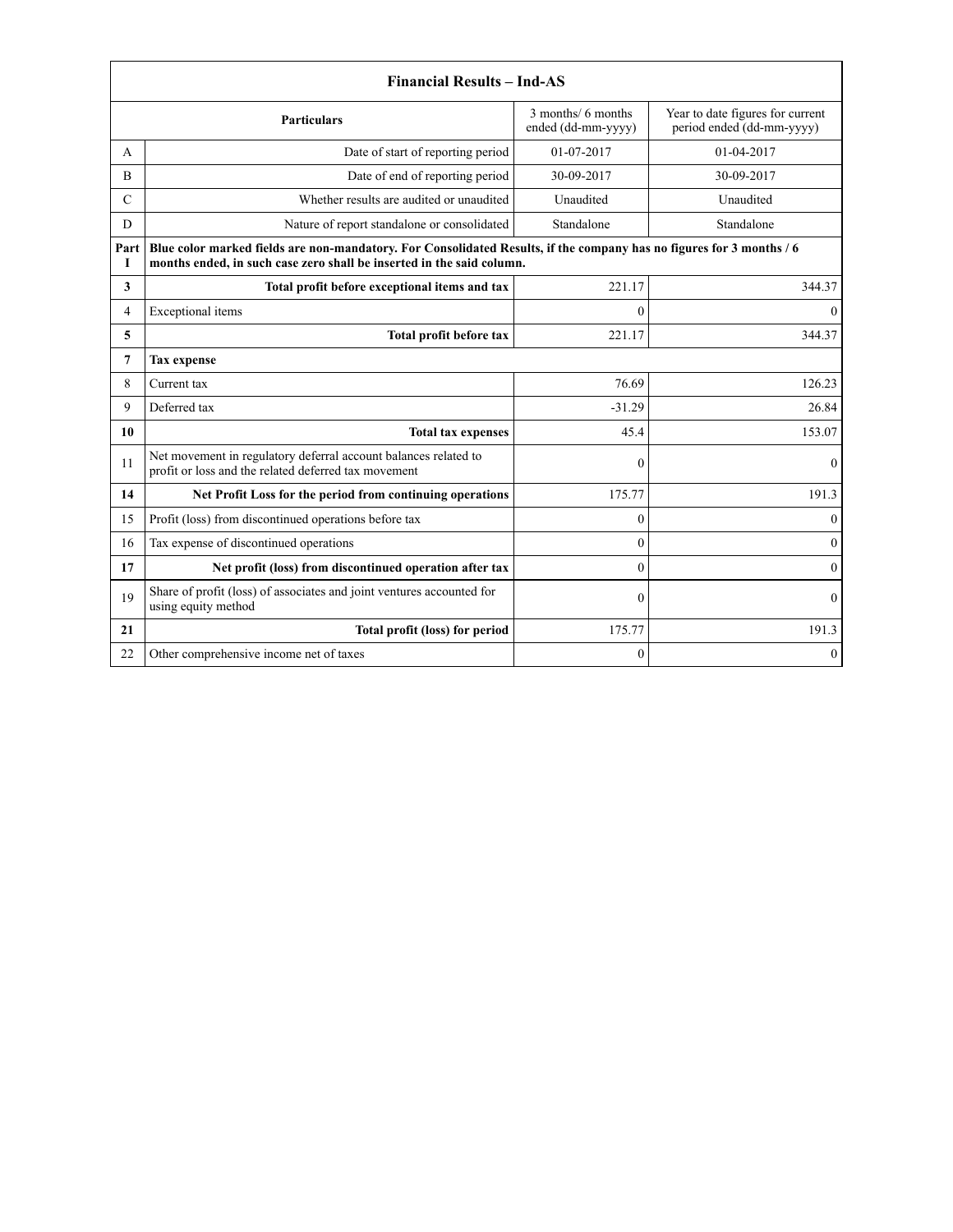|                                         | <b>Financial Results - Ind-AS</b>                                                                                                                                                                |                                                   |                                                                   |  |  |
|-----------------------------------------|--------------------------------------------------------------------------------------------------------------------------------------------------------------------------------------------------|---------------------------------------------------|-------------------------------------------------------------------|--|--|
|                                         | <b>Particulars</b>                                                                                                                                                                               | $3$ months/ $6$<br>months ended<br>$(dd-mm-yyyy)$ | Year to date figures for<br>current period ended (dd-<br>mm-yyyy) |  |  |
| A                                       | Date of start of reporting period                                                                                                                                                                | 01-07-2017                                        | 01-04-2017                                                        |  |  |
| B                                       | Date of end of reporting period                                                                                                                                                                  | 30-09-2017                                        | 30-09-2017                                                        |  |  |
| C                                       | Whether results are audited or unaudited                                                                                                                                                         | Unaudited                                         | Unaudited                                                         |  |  |
| D                                       | Nature of report standalone or consolidated                                                                                                                                                      | Standalone                                        | Standalone                                                        |  |  |
| Part<br>I                               | Blue color marked fields are non-mandatory. For Consolidated Results, if the<br>company has no figures for 3 months / 6 months ended, in such case zero shall be<br>inserted in the said column. |                                                   |                                                                   |  |  |
| 23                                      | <b>Total Comprehensive Income for the period</b>                                                                                                                                                 | 175.77                                            | 191.3                                                             |  |  |
| 24                                      | Total profit or loss, attributable to                                                                                                                                                            |                                                   |                                                                   |  |  |
|                                         | Profit or loss, attributable to owners of parent                                                                                                                                                 |                                                   |                                                                   |  |  |
|                                         | Total profit or loss, attributable to non-controlling interests                                                                                                                                  |                                                   |                                                                   |  |  |
| 25                                      | Total Comprehensive income for the period attributable to                                                                                                                                        |                                                   |                                                                   |  |  |
|                                         | Comprehensive income for the period attributable to owners of parent                                                                                                                             | $\boldsymbol{0}$                                  | $\mathbf{0}$                                                      |  |  |
|                                         | Total comprehensive income for the period attributable to owners of parent non-<br>controlling interests                                                                                         |                                                   | $\mathbf{0}$                                                      |  |  |
| 26                                      | Details of equity share capital                                                                                                                                                                  |                                                   |                                                                   |  |  |
|                                         | Paid-up equity share capital                                                                                                                                                                     |                                                   |                                                                   |  |  |
|                                         | Face value of equity share capital                                                                                                                                                               |                                                   |                                                                   |  |  |
| 27<br><b>Details of debt securities</b> |                                                                                                                                                                                                  |                                                   |                                                                   |  |  |
|                                         | Paid-up debt capital                                                                                                                                                                             |                                                   |                                                                   |  |  |
|                                         | Face value of debt securities                                                                                                                                                                    |                                                   |                                                                   |  |  |
| 28                                      | Reserves excluding revaluation reserve                                                                                                                                                           |                                                   |                                                                   |  |  |
| 29                                      | Debenture redemption reserve                                                                                                                                                                     |                                                   |                                                                   |  |  |
| 30                                      | Earnings per share                                                                                                                                                                               |                                                   |                                                                   |  |  |
| i                                       | Earnings per equity share for continuing operations                                                                                                                                              |                                                   |                                                                   |  |  |
|                                         | Basic earnings (loss) per share from continuing operations                                                                                                                                       | 4.22                                              | 4.6                                                               |  |  |
|                                         | Diluted earnings (loss) per share from continuing operations                                                                                                                                     | 4.22                                              | 4.6                                                               |  |  |
| ii.                                     | Earnings per equity share for discontinued operations                                                                                                                                            |                                                   |                                                                   |  |  |
|                                         | Basic earnings (loss) per share from discontinued operations                                                                                                                                     | $\boldsymbol{0}$                                  | $\bf{0}$                                                          |  |  |
|                                         | Diluted earnings (loss) per share from discontinued operations                                                                                                                                   | $\boldsymbol{0}$                                  | $\bf{0}$                                                          |  |  |
| ii                                      | Earnings per equity share                                                                                                                                                                        |                                                   |                                                                   |  |  |
|                                         | Basic earnings (loss) per share from continuing and discontinued operations                                                                                                                      | 4.22                                              | 4.6                                                               |  |  |
|                                         | Diluted earnings (loss) per share from continuing and discontinued operations                                                                                                                    | 4.22                                              | 4.6                                                               |  |  |
| Debt equity ratio<br>31                 |                                                                                                                                                                                                  |                                                   |                                                                   |  |  |
| Debt service coverage ratio<br>32       |                                                                                                                                                                                                  |                                                   |                                                                   |  |  |
| 33                                      | Interest service coverage ratio                                                                                                                                                                  |                                                   |                                                                   |  |  |
| 34                                      | Disclosure of notes on financial results                                                                                                                                                         |                                                   |                                                                   |  |  |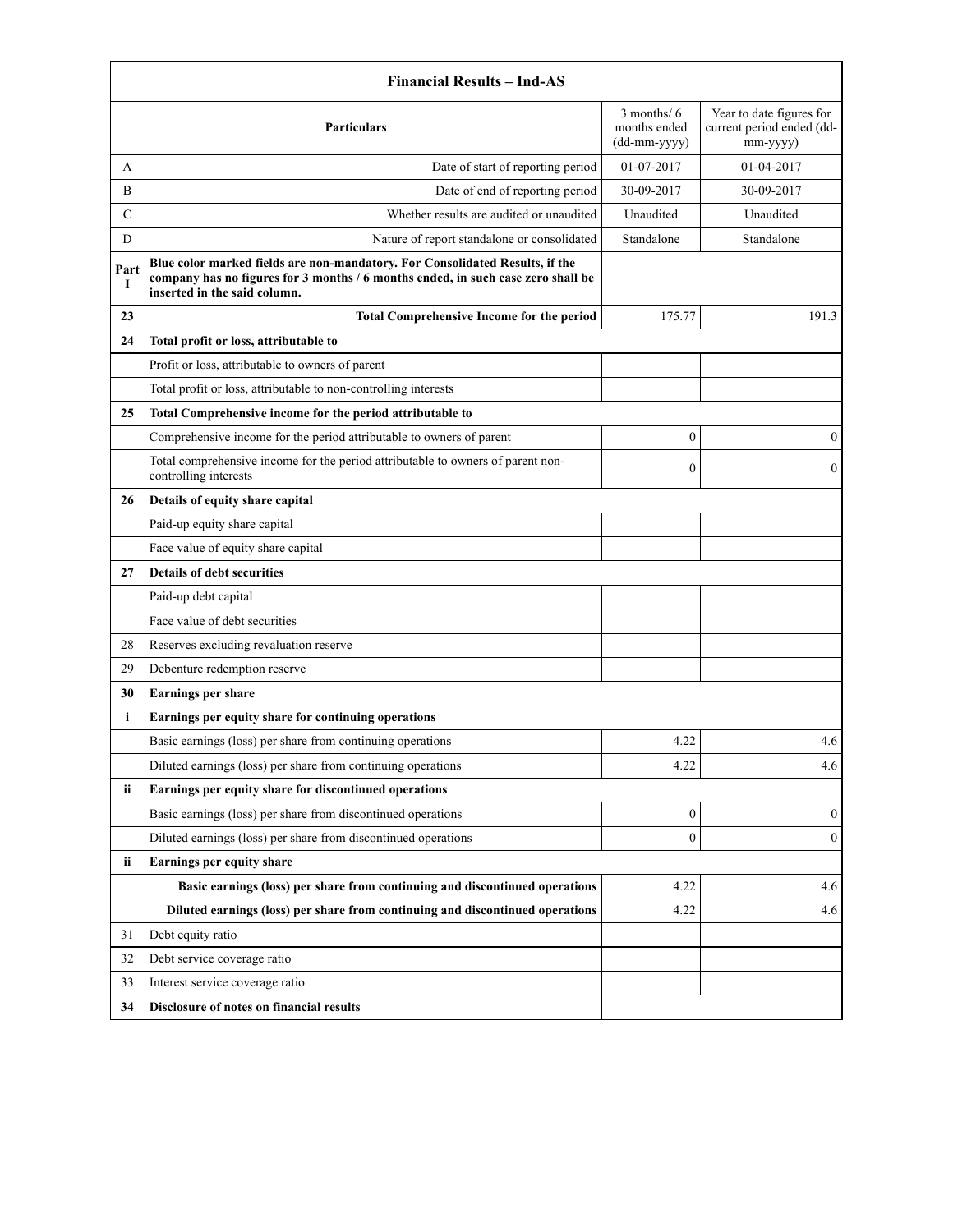|                                          | <b>Statement of Asset and Liabilities</b>         |                              |                                  |  |  |  |
|------------------------------------------|---------------------------------------------------|------------------------------|----------------------------------|--|--|--|
|                                          | Particulars                                       | Half year ended (dd-mm-yyyy) | Previous year ended (dd-mm-yyyy) |  |  |  |
|                                          | Date of start of reporting period                 | 01-04-2017                   | 01-04-2016                       |  |  |  |
| Date of end of reporting period          |                                                   | 30-09-2017                   | 31-03-2017                       |  |  |  |
| Whether results are audited or unaudited |                                                   | Unaudited                    |                                  |  |  |  |
|                                          | Nature of report standalone or consolidated       | Standalone                   | Standalone                       |  |  |  |
|                                          | <b>Assets</b>                                     |                              |                                  |  |  |  |
|                                          | <b>Non-current assets</b>                         |                              |                                  |  |  |  |
|                                          | Property, plant and equipment                     | 584.66                       | $\boldsymbol{0}$                 |  |  |  |
|                                          | Capital work-in-progress                          | $\boldsymbol{0}$             | $\boldsymbol{0}$                 |  |  |  |
|                                          | Investment property                               |                              |                                  |  |  |  |
|                                          | Goodwill                                          | $\theta$                     | $\mathbf{0}$                     |  |  |  |
|                                          | Other intangible assets                           | 3.86                         | $\mathbf{0}$                     |  |  |  |
|                                          | Intangible assets under development               |                              |                                  |  |  |  |
|                                          | Biological assets other than bearer plants        |                              |                                  |  |  |  |
|                                          | Investments accounted for using equity method     |                              |                                  |  |  |  |
|                                          | <b>Non-current financial assets</b>               |                              |                                  |  |  |  |
|                                          | Non-current investments                           | 0.05                         | $\mathbf{0}$                     |  |  |  |
|                                          | Trade receivables, non-current                    |                              |                                  |  |  |  |
|                                          | Loans, non-current                                | $\mathbf{0}$                 | $\boldsymbol{0}$                 |  |  |  |
|                                          | Other non-current financial assets                | 20.21                        | $\mathbf{0}$                     |  |  |  |
|                                          | <b>Total non-current financial assets</b>         | 20.26                        | $\bf{0}$                         |  |  |  |
|                                          | Deferred tax assets (net)                         | 9.41                         | $\mathbf{0}$                     |  |  |  |
|                                          | Other non-current assets                          | 7.82                         | $\mathbf{0}$                     |  |  |  |
|                                          | <b>Total non-current assets</b>                   | 626.01                       | $\bf{0}$                         |  |  |  |
| $\overline{2}$                           | <b>Current assets</b>                             |                              |                                  |  |  |  |
|                                          | Inventories                                       | 5036.99                      | $\boldsymbol{0}$                 |  |  |  |
|                                          | <b>Current financial asset</b>                    |                              |                                  |  |  |  |
|                                          | Current investments                               | $\boldsymbol{0}$             | $\mathbf{0}$                     |  |  |  |
|                                          | Trade receivables, current                        | 2411.89                      | $\mathbf{0}$                     |  |  |  |
|                                          | Cash and cash equivalents                         | 141.11                       | $\boldsymbol{0}$                 |  |  |  |
|                                          | Bank balance other than cash and cash equivalents | $\boldsymbol{0}$             | $\boldsymbol{0}$                 |  |  |  |
|                                          | Loans, current                                    | $\mathbf{0}$                 | $\mathbf{0}$                     |  |  |  |
|                                          | Other current financial assets                    | 178.78                       | $\mathbf{0}$                     |  |  |  |
|                                          | <b>Total current financial assets</b>             | 2731.78                      | $\bf{0}$                         |  |  |  |
|                                          | Current tax assets (net)                          |                              |                                  |  |  |  |
|                                          | Other current assets                              | 927.16                       | $\boldsymbol{0}$                 |  |  |  |
|                                          | <b>Total current assets</b>                       | 8695.93                      | $\pmb{0}$                        |  |  |  |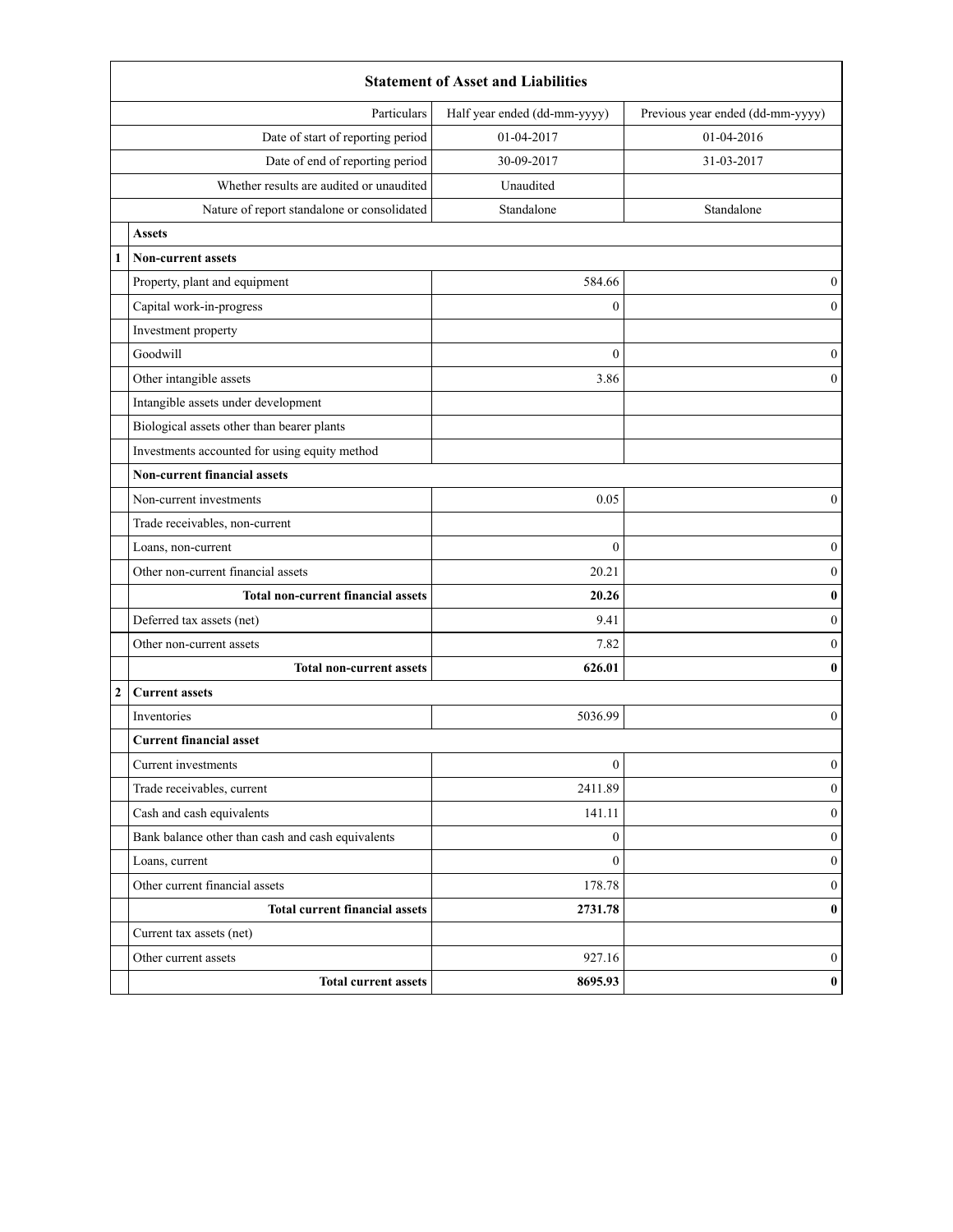|   | Particulars                                                                                  | Half year ended (dd-mm-<br>yyyy) | Previous year ended (dd-mm-<br>yyyy) |  |  |
|---|----------------------------------------------------------------------------------------------|----------------------------------|--------------------------------------|--|--|
|   | Date of start of reporting period                                                            | 01-04-2017                       | 01-04-2016                           |  |  |
|   | Date of end of reporting period                                                              | 30-09-2017                       | 31-03-2017                           |  |  |
|   | Whether results are audited or unaudited                                                     | Unaudited                        |                                      |  |  |
|   | Nature of report standalone or consolidated                                                  | Standalone                       | Standalone                           |  |  |
| 3 | Non-current assets classified as held for sale                                               |                                  |                                      |  |  |
| 4 | Regulatory deferral account debit balances and related deferred tax<br>Assets                |                                  |                                      |  |  |
|   | <b>Total assets</b>                                                                          | 9321.94                          | 0                                    |  |  |
|   | <b>Equity and liabilities</b>                                                                |                                  |                                      |  |  |
|   | <b>Equity</b>                                                                                |                                  |                                      |  |  |
|   | Equity attributable to owners of parent                                                      |                                  |                                      |  |  |
|   | Equity share capital                                                                         | 416.1                            | 0                                    |  |  |
|   | Other equity                                                                                 | 2809.88                          | $\Omega$                             |  |  |
|   | Total equity attributable to owners of parent                                                | 3225.98                          |                                      |  |  |
|   | Non controlling interest                                                                     |                                  |                                      |  |  |
|   | <b>Total equity</b>                                                                          | 3225.98                          | 0                                    |  |  |
|   | <b>Liabilities</b>                                                                           |                                  |                                      |  |  |
|   | <b>Non-current liabilities</b>                                                               |                                  |                                      |  |  |
|   | Non-current financial liabilities                                                            |                                  |                                      |  |  |
|   | Borrowings, non-current                                                                      | 1461                             | $\mathbf{0}$                         |  |  |
|   | Trade payables, non-current                                                                  |                                  |                                      |  |  |
|   | Other non-current financial liabilities                                                      | 65.14                            | $\mathbf{0}$                         |  |  |
|   | Total non-current financial liabilities                                                      | 1526.14                          | $\bf{0}$                             |  |  |
|   | Provisions, non-current                                                                      | 65.2                             | 0                                    |  |  |
|   | Deferred tax liabilities (net)                                                               |                                  |                                      |  |  |
|   | Deferred government grants, Non-current                                                      |                                  |                                      |  |  |
|   | Other non-current liabilities                                                                |                                  |                                      |  |  |
|   | <b>Total non-current liabilities</b>                                                         | 1591.34                          | 0                                    |  |  |
|   | <b>Current liabilities</b>                                                                   |                                  |                                      |  |  |
|   | <b>Current financial liabilities</b>                                                         |                                  |                                      |  |  |
|   | Borrowings, current                                                                          | 2679.93                          | $\theta$                             |  |  |
|   | Trade payables, current                                                                      | 613.21                           | $\mathbf{0}$                         |  |  |
|   | Other current financial liabilities                                                          | 519.78                           | $\Omega$                             |  |  |
|   | <b>Total current financial liabilities</b>                                                   | 3812.92                          |                                      |  |  |
|   | Other current liabilities                                                                    | 128.54                           | 0                                    |  |  |
|   | Provisions, current                                                                          | 563.16                           | 0                                    |  |  |
|   | Current tax liabilities (Net)                                                                |                                  |                                      |  |  |
|   | Deferred government grants, Current                                                          |                                  |                                      |  |  |
|   | <b>Total current liabilities</b>                                                             | 4504.62                          | 0                                    |  |  |
| 3 | Liabilities directly associated with assets in disposal group classified as<br>held for sale |                                  |                                      |  |  |
| 4 | Regulatory deferral account credit balances and related deferred tax<br>liability            |                                  |                                      |  |  |
|   | <b>Total liabilities</b>                                                                     | 6095.96                          | 0                                    |  |  |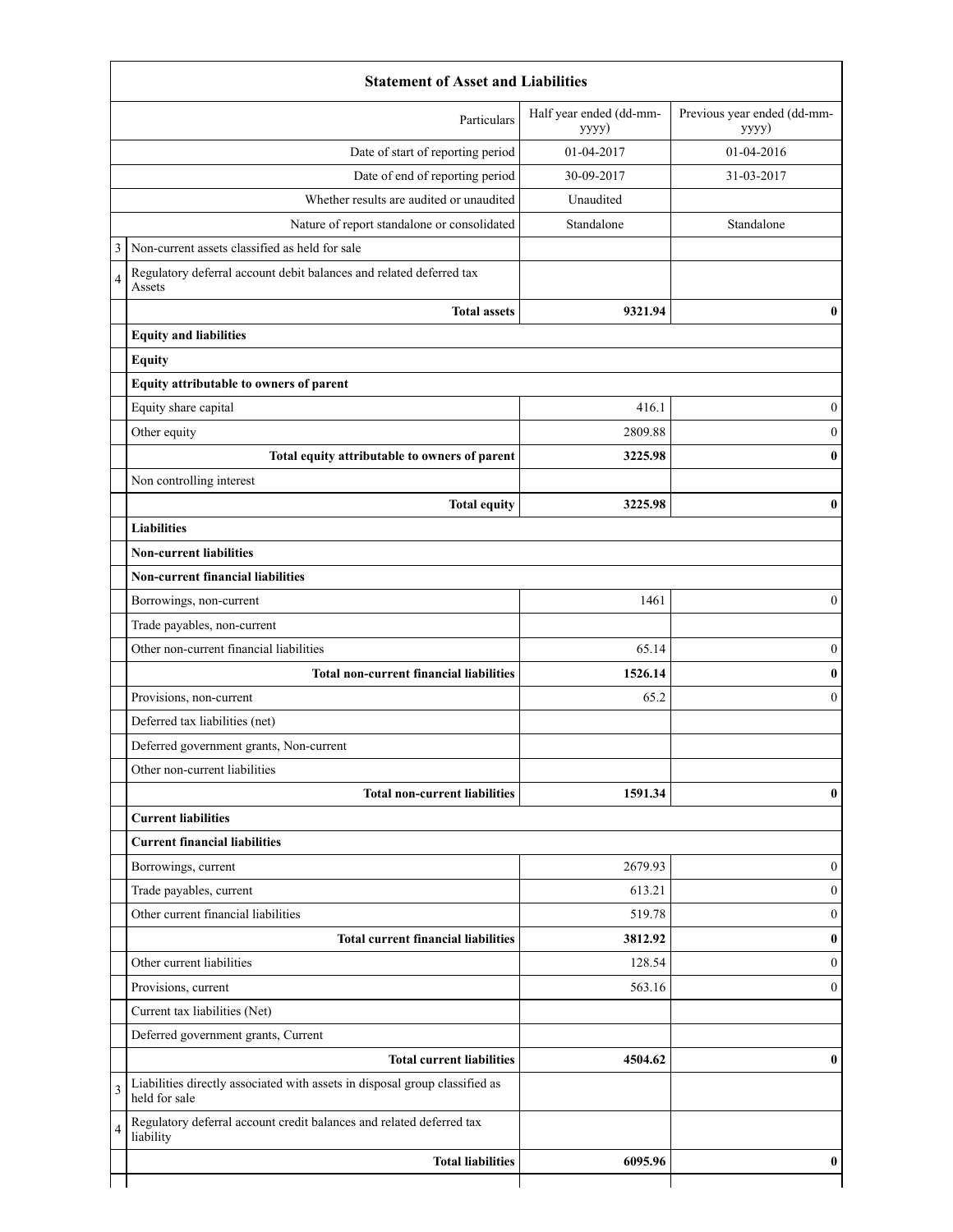| <b>Total equity and liabilites</b>            | 9321.94 | 0 |
|-----------------------------------------------|---------|---|
| Disclosure of notes on assets and liabilities |         |   |